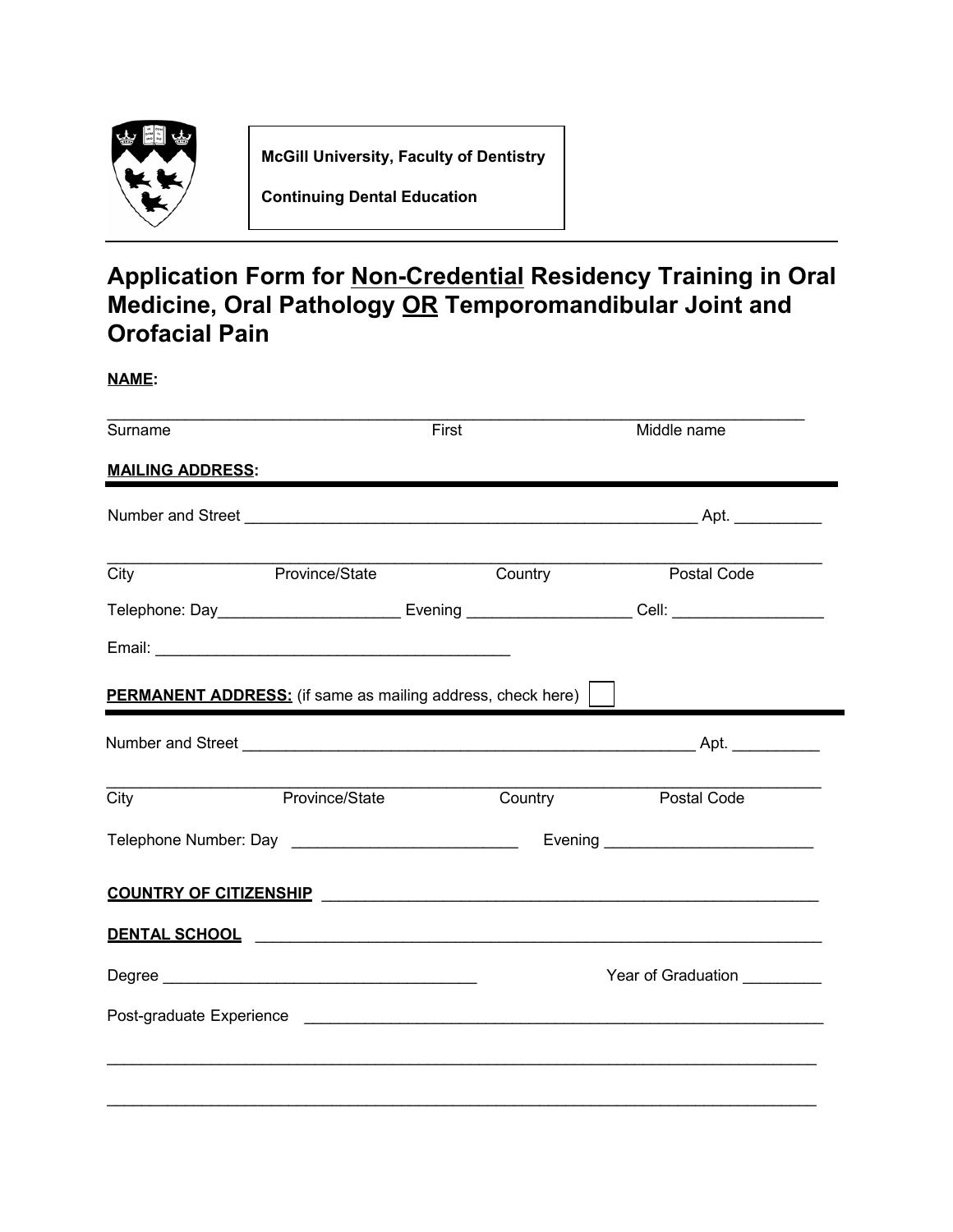### **LICENSURE**

|                                              | <b>TYES</b><br>Do you hold a license to practice Dentistry?             | <b>NO</b>                                  |            |               |
|----------------------------------------------|-------------------------------------------------------------------------|--------------------------------------------|------------|---------------|
| Province/State _                             | Country                                                                 |                                            |            |               |
| <b>GENERAL</b><br>Date of birth:<br>Male     | Month<br>Year<br>Day<br>Female                                          |                                            |            |               |
| Place of Birth:<br>Language normally spoken: | French<br>English                                                       | Other                                      |            |               |
| <b>Oral Medicine, Oral Pathology</b>         | I wish to register for:                                                 |                                            |            |               |
|                                              | *Note that if interested in both, program must be a minimum of 2 months | Temporomandibular Joint and Orofacial Pain |            |               |
| <b>DURATION</b>                              | <b>START DATE</b>                                                       | <b>Requested Start Date</b>                | <b>FEE</b> | <b>SELECT</b> |
| 1 month                                      | Any time between Sep 1 to May 31                                        |                                            | \$3,999    |               |
| 2 months                                     | Any time between Sep 1 to Apr 31                                        |                                            | \$5,999    |               |
| 3 months                                     | Any time between Sep 1 to Mar 31                                        |                                            | \$7,999    |               |
| 6 months                                     | Any time between Sep 1 to Dec 31                                        |                                            | \$13,999   |               |
| 1 year                                       | Sept 1                                                                  |                                            | \$22,999   |               |

**\*\*** please add timeframe & start date in next box. We will contact you to discuss arrangements to accommodate your request

All amounts quoted are in Canadian dollars.

#### **T+E FOLLO:IN\* S+OULD %E RETURNED ELECTRONICALLY**

- *A. Course Application Form*
- *B. A copy of your university dental degree(s)*
- *C. A copy of your dental license*
- *D. An abbreviated curriculum vitae*
- *E. Autobiographical letter of application*
- *F. Two confidential reference reports*

| <u>RETURN ALL</u> |
|-------------------|
| <b>FORMS TO:</b>  |

conted.dentistry@mcgill.ca **OR** 

chantal.desjardins2@mcgill.ca

Chantal Desjardins, Program Officer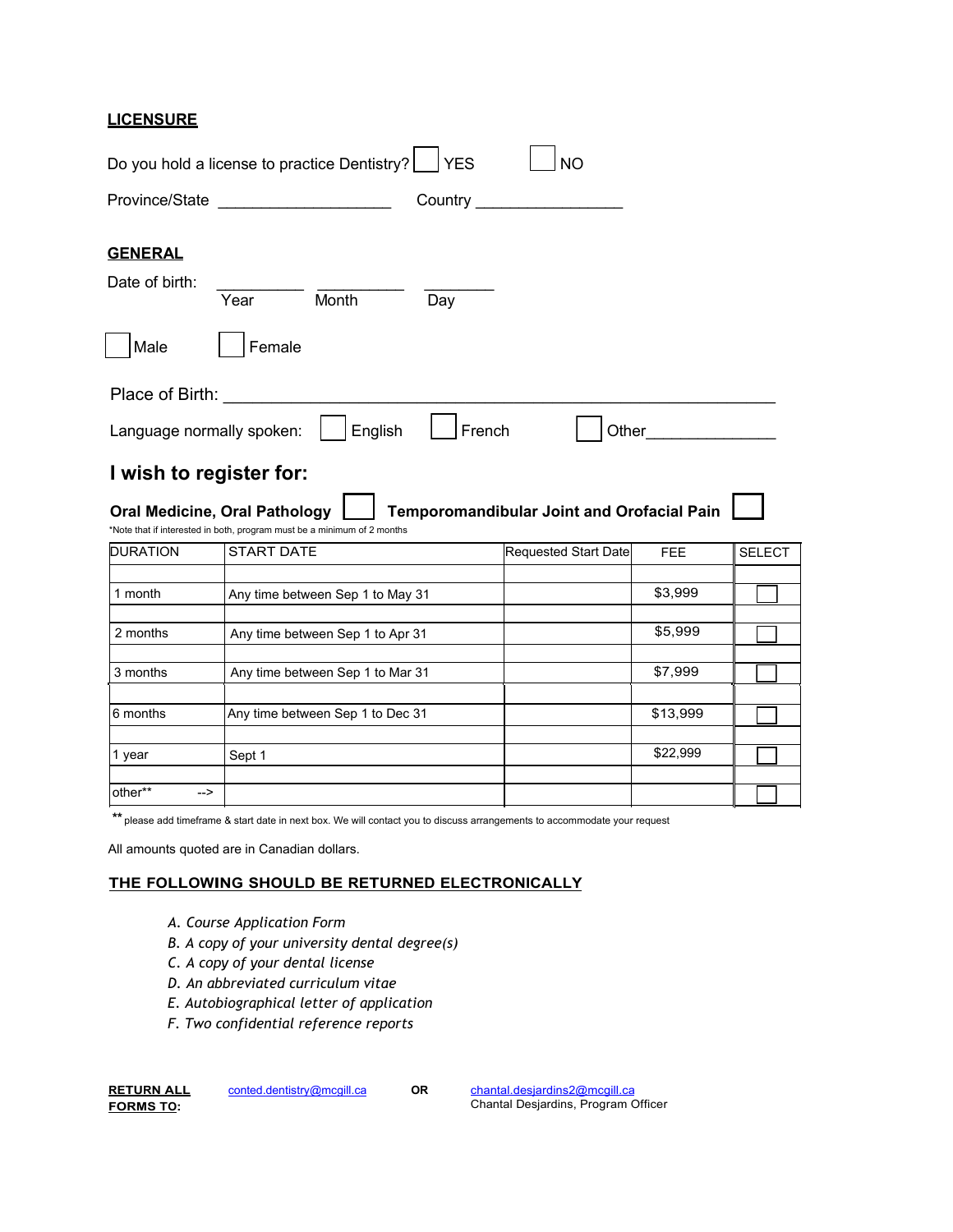

**McGill University, Faculty of Dentistry**

**Continuing Dental Education**

#### **ADMINISTRATIVE POLICY**

The application deadline for all modules is June 15, 2022. Acceptance in the program will be announced by no later than July 15, 2022. The faculty reserves the right to accept applications (or not) after the application deadline.

Applications will be evaluated after the non-refundable application fee (\$50) has been paid online at this link: <https://cvent.me/n9NMkE>

The course fee is due **45 days before** the agreed-to start date of the residency.

#### **REFUND POLICY**

For any cancellation made between the payment due date and the cancellation deadline (see below), 90% of the registration fee will be reimbursed.

 The deadline for cancelling your participation is **30 days prior to your start date** after which date, no refund will be given

I hereby acknowledge having read and understood the adminstrative policy as well as the refund policy for this course and wish to apply for the 2022-2023 program.

**SI\*NED:** BBBBBBBBBBBBBBBBBBBBBBBBBBBBBBBBBBBBBBBBBB **DATE:** BBBBBBBBBBBBBBBBBBBB\_\_\_\_\_\_\_BBB